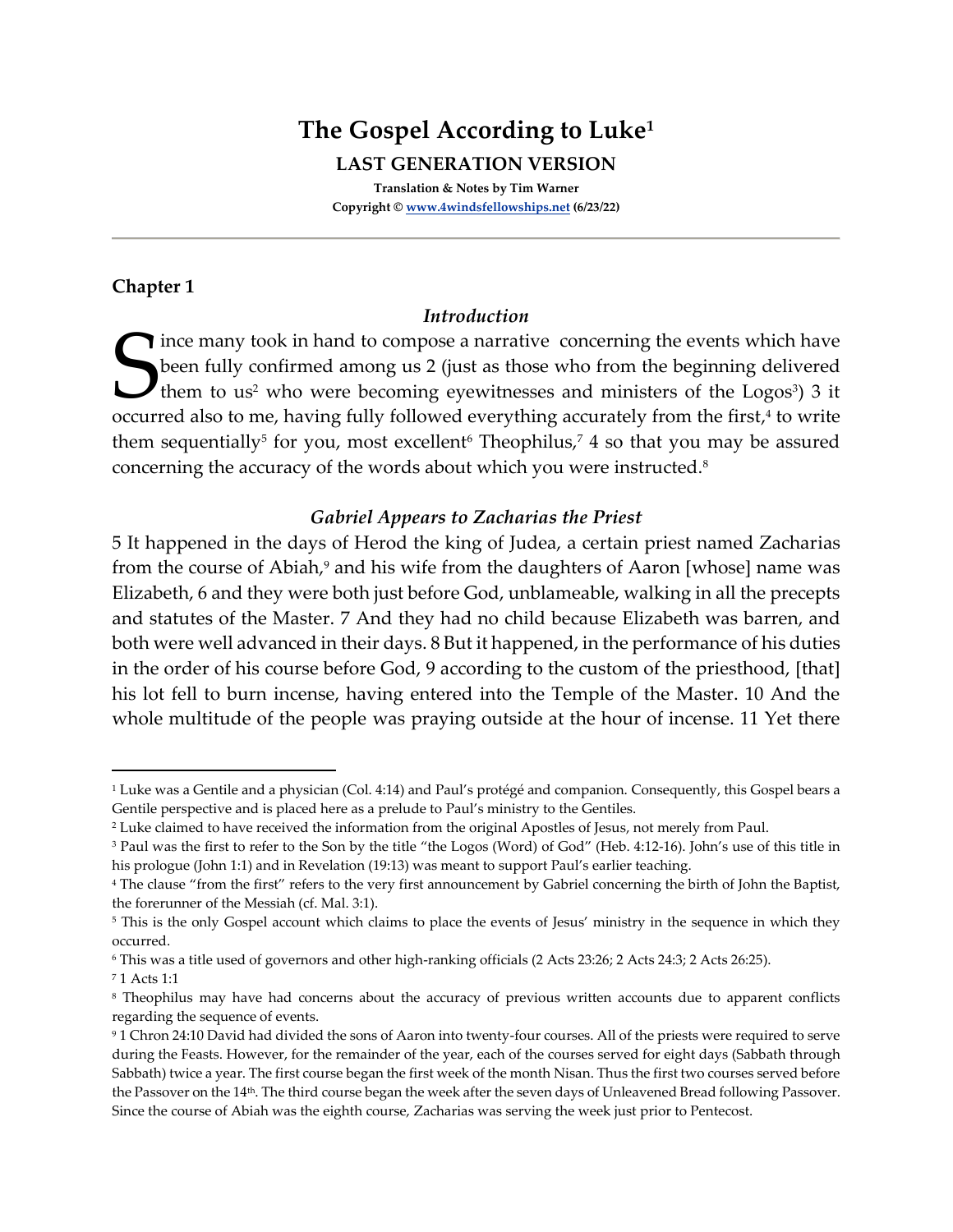was shown to him a messenger of the Master, having stood from the right side of the altar of incense.<sup>10</sup> 12 And, having seen [him], Zacharias was unsettled and fear fell upon him. 13 But the messenger said to him, "Do not be afraid, Zacharias, because your petition was heard and your wife Elizabeth will bear for you a son and you will call his name John. 14 And there will be for you joy and rejoicing, and many will rejoice at his birth, 15 for he will be great in the sight of the Master. Also, he should not drink wine or intoxicating drink, and he will be filled from the holy Breath from his mother's womb. 16 And he will turn many of the sons of Israel back to the Master their God. 17 And he will go before in His sight, in the breath and power of Elijah, to turn the hearts of the fathers to the children<sup>11</sup> and the disobedient to the disposition of the just, to make ready a people having been prepared for the Master." 18 And Zacharias said to the messenger, "How shall I know this, for I am old and my wife is advanced in her days?" 19 And the messenger answering said to him, "I am Gabriel<sup>12</sup> the one having stood before God, and I was commissioned to speak to you and to announce to you these things. 20 And look, you will be mute, unable to speak, until the day these things should occur because you did not believe my words which will be fulfilled in their season." 21 And the people were concerned about Zacharias and were wondering what was delaying him in the Temple. 22 But having come out, he was not able to speak to them and they understood that he had seen a vision in the Temple. And he was motioning to them and was continuing to be mute.

#### *Elizabeth becomes Pregnant*

23 So it happened, as the days of his service were completed, [that] he returned to his home. 24 And after these days Elizabeth his wife conceived and hid herself five months saying that, 25 "Thus the Master has done to me in the days which He took notice to remove my reproach among men."

#### *Gabriel appears to Mary*

26 Yet in the sixth month<sup>13</sup> the messenger Gabriel was sent by God to a city of Galilee which [is] called Nazareth 27 to a virgin, having been betrothed to a man whose name was Joseph, of the house of David, and the virgin's name was Mary. 28 And having entered toward her, he said, "Rejoice, one having been favored! The Master is with you! You have been blessed among women!" 29 But having seen [him], she was perplexed at his word and was wondering what kind of greeting this might be. 30 And the messenger said to her, "Do not fear, Mary, for you found grace with God. And look, you will receive

<sup>10</sup> Rev. 8:3

<sup>11</sup> Mal. 4:5-6

<sup>12</sup> Dan. 8:16; Dan. 9:21

 $13$  That is the 6<sup>th</sup> month of Elizabeth's pregnancy, cf. v. 36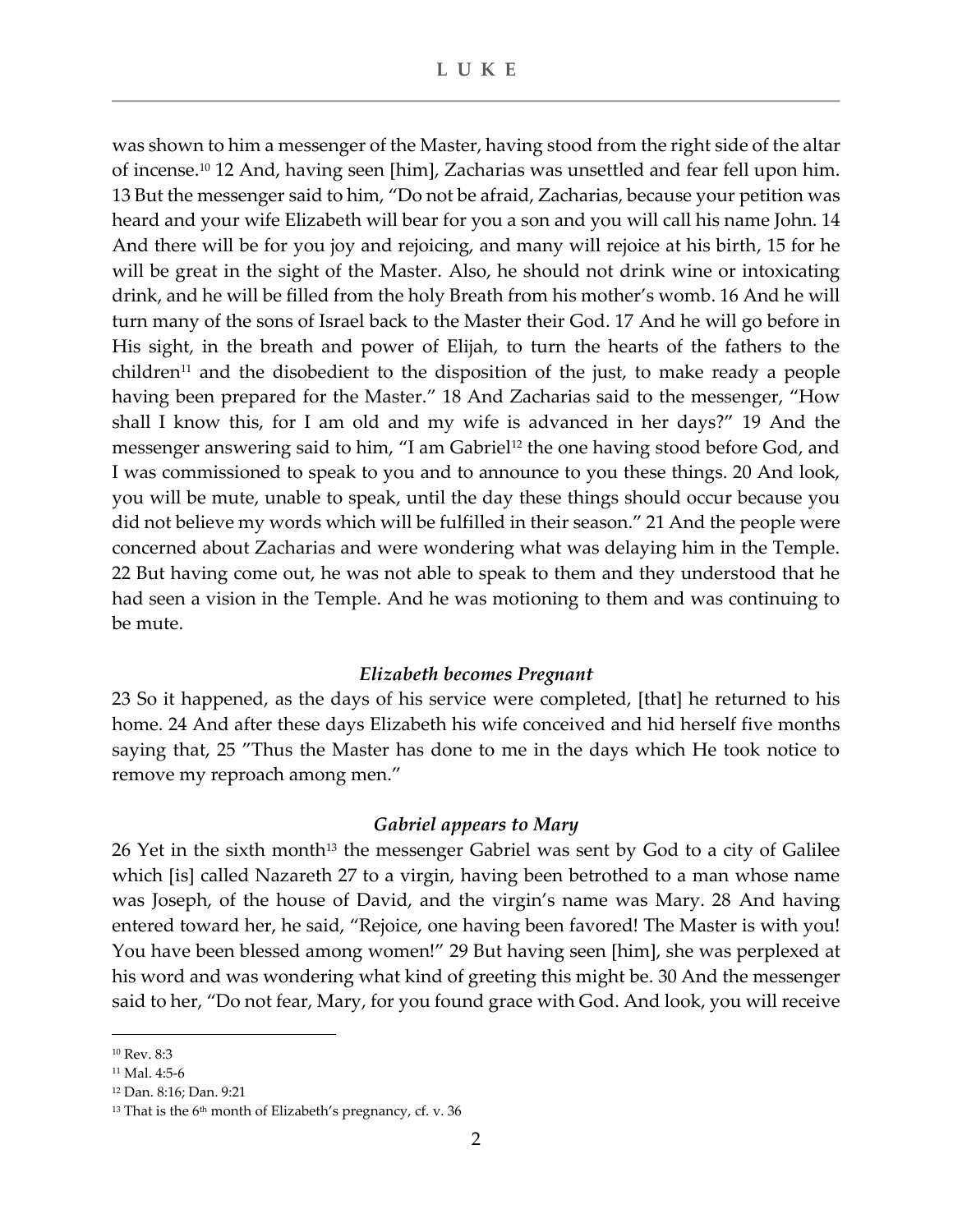in the womb and you will deliver a Son, and you will call His name Jesus.<sup>14</sup> This one will be great and will be called Son of the Highest, and the Master God will give Him the throne of David His father, 33 and He will reign over the house of Jacob unto the ages, and of His Kingdom there will be no end."<sup>15</sup> 34 But Mary said to the messenger, "How will this be since I do not know a man?" 35 And the messenger answering said to her, "A holy Breath will come over you, and a Power of the Highest will envelop you,<sup>16</sup> by which even the holy Thing which is begotten<sup>17,18</sup> will be called 'Son of God.'<sup>19</sup> 36 And look! Elizabeth your kin has received a son in her old age, and this is the sixth month for her, the one called barren, 37 because every word from God [is] impossible to fail." 38 So Mary said, "See, [I am] a slave of the Master. May it happen to me according to your statement." And the messenger departed from her.

39 So Mary, having arisen in these days, went unto the mountainous [region] with haste to a city of Judah. 40 And she entered into the house of Zacharias and greeted Elizabeth. 41 And it happened, as Elizabeth heard Mary's greeting, the baby jumped in her womb and Elizabeth was filled with holy Breath 42 and she exclaimed with a loud voice and

<sup>14</sup> Ἰησοῦς (Yay-soos) the Greek transliteration of Yeshua (Joshua). In the LXX Ἰησοῦς is the name of Joshua the man and the book. In Hebrew it means "salvation." Jesus was named after Joshua in part because, like the historic Joshua, Jesus was the successor to Moses (Heb. 3:1-6 & 4:8).

<sup>15</sup> Isaiah 9:6-7

<sup>16</sup> Justin Martyr (AD 100-165) wrote concerning this verse: *"It is wrong, therefore, to understand the Spirit and the Power of God as anything else than the Word, who is also the first-born of God."* (First Apology, ch. xxxiii); Theophilus of Antioch (AD ?-185) wrote: *"but His Word, through whom He made all things, being His Power and His Wisdom, …"* (To Autolycus, Bk. II, ch. xxii); Tertullian of Carthage (AD 155-220) wrote: "Pray, tell me, why the Spirit of God descended into a woman's *womb at all, if He did not do so for the purpose of partaking of flesh from the womb."* (On the Flesh of Christ, XIX); Hippolytus of Rome (AD 170-235) wrote: *"Who, then, was in heaven but the Word unincarnate, who was dispatched to show that He was upon earth and was also in heaven? For He was Word, He was Spirit, He was Power. … Rightly, then, did he say that He who was in heaven was called from the beginning by this name, the Word of God, as being that from the beginning."* (Against Noetus, ch. iv); Lactantius (AD 250-325) wrote: *"Therefore the Holy Spirit of God, descending from heaven, chose the holy Virgin, that He might enter into her womb. But she, being filled by the possession of the Divine Spirit, conceived; and without any intercourse with a man, her virgin womb was suddenly impregned."* (Lactantius, Divine Institutes, Bk. IV, ch. xii).

<sup>17</sup> τὸ γεννώμενον ἅγιον, *"holy thing which is begotten"* (present, articular, neuter participle). This is a unique expression appearing only here. Note that the present tense of the participle indicates that He already existed as the *"holy thing which is begotten*" at the time Gabriel made the announcement to Mary prior to her conception.

<sup>&</sup>lt;sup>18</sup> The Textus Receptus adds "out of you," implying that the "begetting" indicated in the participle applied to Jesus' birth from her. But all of the ancient manuscripts and the vast majority of all manuscripts do not have this clause.

<sup>&</sup>lt;sup>19</sup> He would be called "Son of God" because He existed before entering Mary's womb, having previously been begotten out of God. (1 Chron. 17:13; Psalm 2:7; Prov. 8:22-25; Prov. 30:1-4). That the one born in Bethlehem existed prior to His human birth is stated plainly in Micah 5:2 (LXX) *"And you, Bethlehem, house of Ephratha, are few in number to be reckoned among the thousands of Judah; yet out of you shall One come forth for Me to be a ruler of Israel; and His goings forth were from the beginning, from ancient times."* His "goings forth" refers to His repeatedly being dispatched from God to earth as the *"Messenger of the LORD"* (cf. Prov. 30:4 & John 3:13). The fact that Logos had already been begotten out of God (John 8:42) is what made the virgin birth necessary. He already had a Father from which He inherited His original divine nature (being *"in the form of God"* and *"equal with God"* in kind – Phil. 2:6). But having *"emptied Himself"* of these things as He descended into the womb of Mary, He then *"became in the likeness of men"* (v. 7).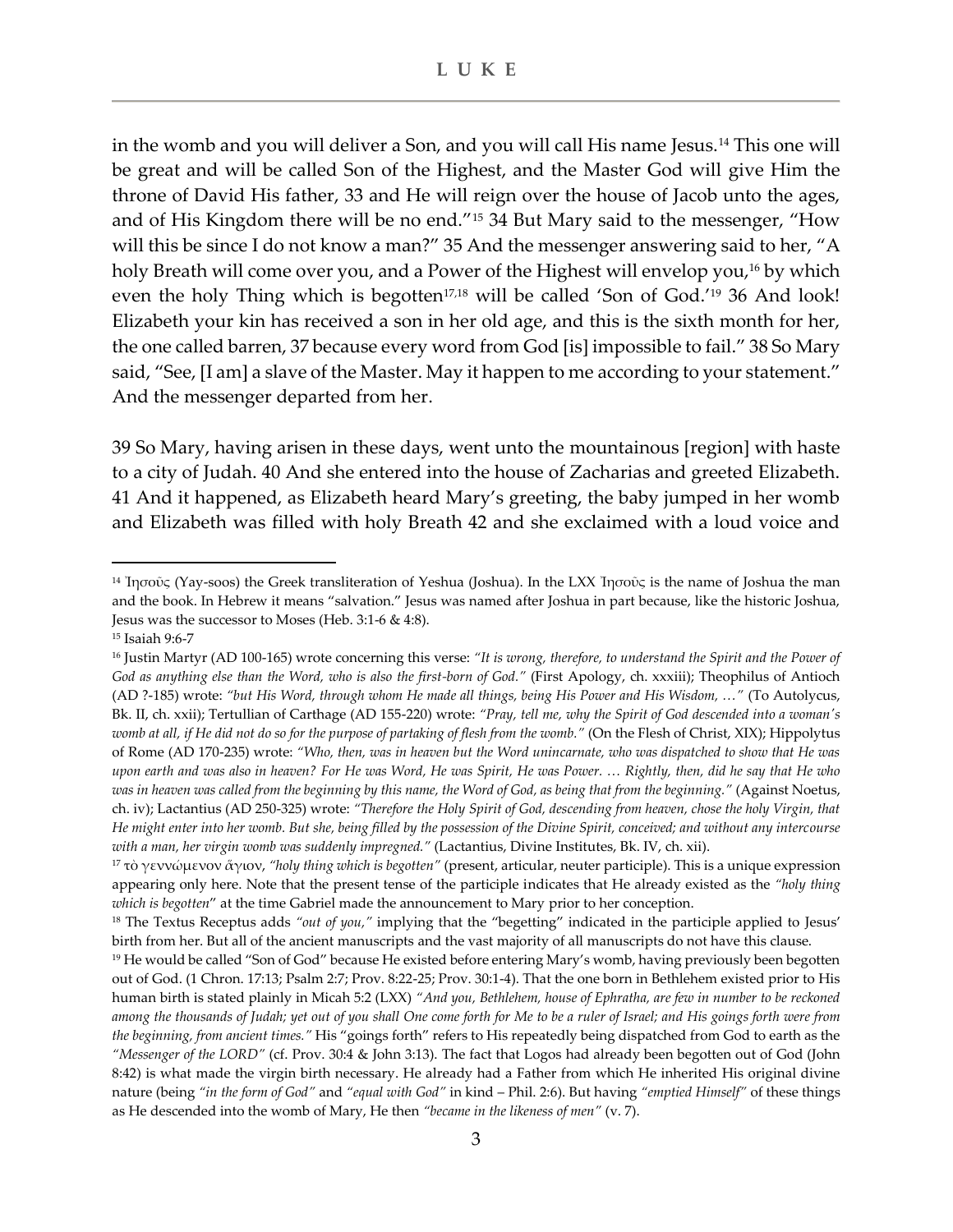said, "Having been blessed [are] you among women, and having been blessed [is] the fruit of your womb! 43 And from where is this to me so that the mother of my Master should come to me? 44 For look, as the sound of your greeting came to my ears, the baby jumped for joy in my womb! 45 And blessed is she who believed that it will be finished that which has been spoken to her from the Master."

#### *The Song of Mary*

46 And Mary said, "My soul magnifies the Master 47 and my breath rejoiced over God my deliverer 48 because He looked upon the humiliation of His maid. For look! From now on all generations shall pronounce me blessed 49 because the Mighty One did great things for me, and His name is holy. 50 His mercy is unto generations of generations to those fearing Him. 51 He did mighty things with His Arm.<sup>20</sup> He scattered the proud in the thoughts of their hearts. 52 He overthrew rulers from thrones and lifted up the humble. 53 He filled those hungering with goods, and sent away empty those who are rich. 54 He supported Israel His servant, to be reminded of mercy 55 according as He spoke to our fathers, to Abraham and his Seed, $21$  for the age." 56 Yet Mary stayed with her about three months,<sup>22</sup> and returned to her home.

#### *The Birth of John the Baptist*

57 So Elizabeth's time for her delivery was complete and she delivered a son, 58 and her neighbors and relatives heard that the Master was increasing His mercy with her and they were rejoicing with her. 59 And it happened in the eighth day [that] they came to circumcise the boy, and they were calling him by the name of Zacharias his father. 60 But his mother answering said, "No, but he will be called John!" 61 And they said to her that "There is no one among your relatives who is called by this name." 62 So they were motioning to his father what he wanted him to be called. 63 And having requested a tablet, he wrote relating, "His name is John." 64 Then his mouth was immediately opened, and his tongue, and he was speaking, blessing God. 65 And fear came on all who lived around them, and among the whole mountainous region of Judea these things were being discussed. 66 And all those hearing pondered in their hearts, saying "What therefore will this boy become?" And the hand of the Master was with him.

#### *The Prophecy of Zacharias*

67 And Zacharias his father was filled from the holy Breath and prophesied saying: 68 "Blessed [be] the Master, the God of Israel, because He visited and performed release for

<sup>20</sup> Exod. 6:6; Deut. 4:34; Jer. 27:5; Jer. 32:17,21; Isa. 40:10; Isa. 53:1-2

 $21$  Gal. 3:16

 $22$  That is until Elizabeth's 9<sup>th</sup> month.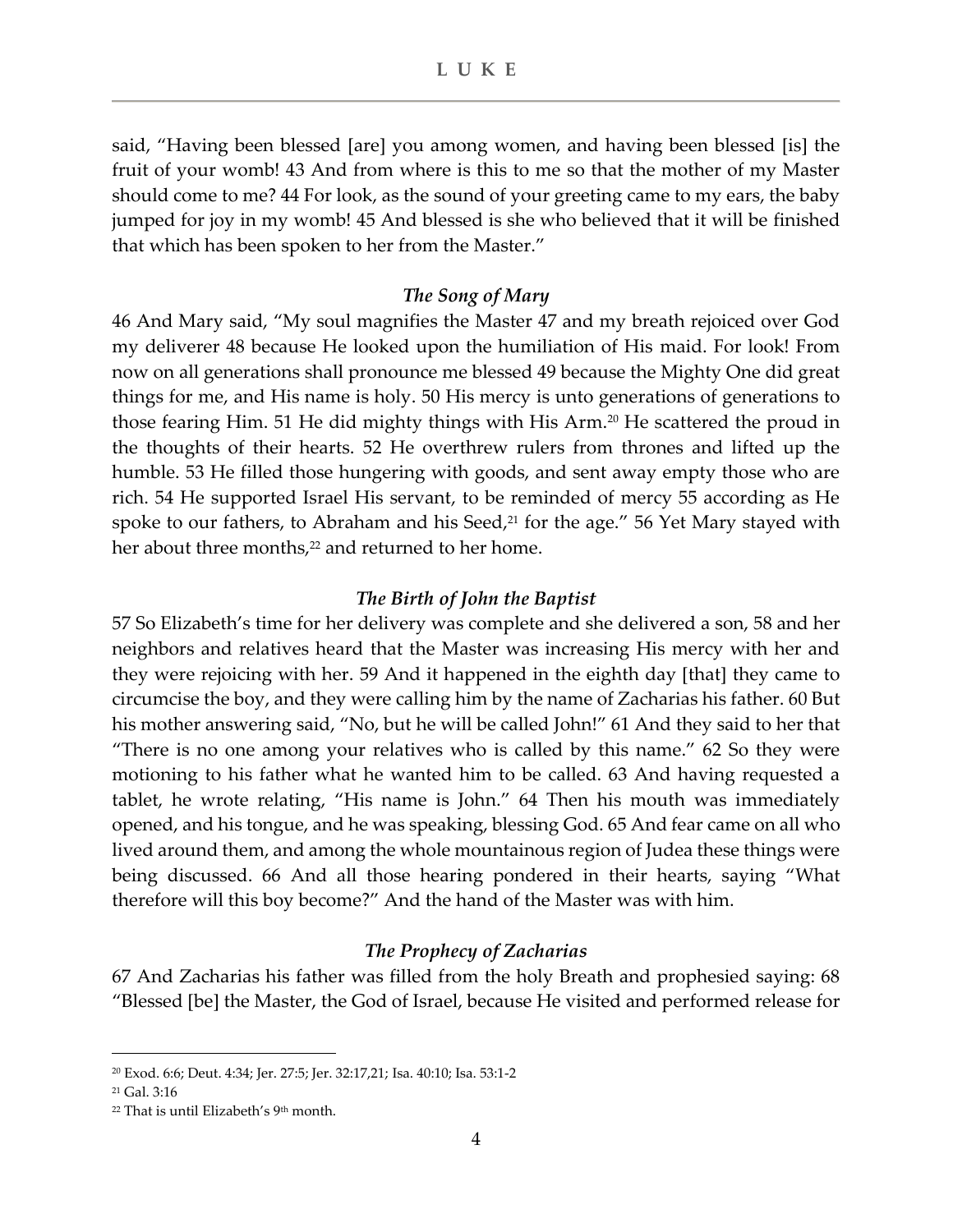His people, 69 and raised up a horn of deliverance for us in the house of David His servant,<sup>23</sup> 70 as He spoke through the mouth of His holy prophets, those from the age, 71 deliverance from our enemies and out from the hand of all those hating us, 72 to perform mercy for our fathers and to be reminded of His holy Covenant, 73 the oath which He swore to Abraham our father,<sup>24</sup> to grant to us, having been rescued out of the hand of our enemies, to be fearlessly serving Him 75 in holiness and justice before Him all the days of our life. 76 And you, little boy, will be called a prophet of the Highest. For you shall go before<sup>25</sup> the Face<sup>26</sup> of the Master to prepare His paths, 77 to give the knowledge of deliverance to His people in the release from their sins 78 because of the compassions of the mercy of our God, in which the Arising<sup>27</sup> out from above<sup>28</sup> visited<sup>29</sup> us, 79 to appear to those sitting in darkness and the shadow of death, to direct our feet into the way of peace." 80 So the boy was growing and was strengthening in breath and was in the wilderness until the day of his [public] appearance to Israel.

## **Chapter 2**

## *The Birth of Jesus the Anointed*

So it happened in those days [that] a decree went out from Caesar Augustus for the whole territory to be registered. 2 (This registration occurred before the governing of Syria by Quirinius).<sup>30</sup> 3 And all were going to be registered, each to his own city. 4 So Joseph also went up from Galilee out of the city of Nazareth unto Judea into the city of David which is called Bethlehem, for him to be from the house and genealogy of David 5 to be registered together with Mary, the woman having been engaged to him being pregnant. 6 But it happened during their being there, the days were completed for her to give birth. 7 And she delivered her first-produced Son and swaddled Him and cradled Him in a feed-trough because there was no place for them in the inn. 8 And there were shepherds in the same vicinity tending and guarding the night-watch over their flock. 9 And look!

<sup>23</sup> 2 Acts 13:22-23,33; Rom. 1:3

<sup>24</sup> Gen. 22:15-18; Heb. 6:13-20

<sup>25</sup> Mal. 3:1 refers to John the Baptist preparing the way before *"the Messenger of the Covenant."*

<sup>26</sup> The Messenger of the Lord is called *"the Messenger of His [God's] Face"* in Isa. 63:9 (cf. Exod. 23:20-23; Exod. 33:14-15; Judges 2:1-4).

<sup>&</sup>lt;sup>27</sup> The word Ἀνατολὴ literally means an "arising." This is a reference to Zech. 6:12 in the Septuagint (LXX) which reads: ἰδοὺ ἀνήρ **Ἀνατολὴ** ὄνομα αὐτῷ *("Look! A man, 'Arising' is His name*"). However, this is an interpretation of the Hebrew which reads, *"Look a Man, 'Branch' is His name."* This is in turn a reference to Isaiah 11:1 which reads: *"Then a shoot will spring from the stem of Jesse, And a branch from his roots will bear fruit"* (NASB). In vs. 69, Zacharias proclaimed that God *"raised up a horn of deliverance for us in the house of David His servant."* Paul expanded on this in 2 Acts 13:22- 23,33).

<sup>&</sup>lt;sup>28</sup> Logos came down from heaven to become flesh (John 1:14; John 3:13; John 6:38).

<sup>&</sup>lt;sup>29</sup> This is past tense because Mary was already 3 months pregnant with Jesus, who is the "Arising" (the Branch which arose from the root of David).

<sup>30</sup> Luke distinguished this registration from the one mentioned by Gamaliel which occurred later under Quirinius (1 Acts 5:37).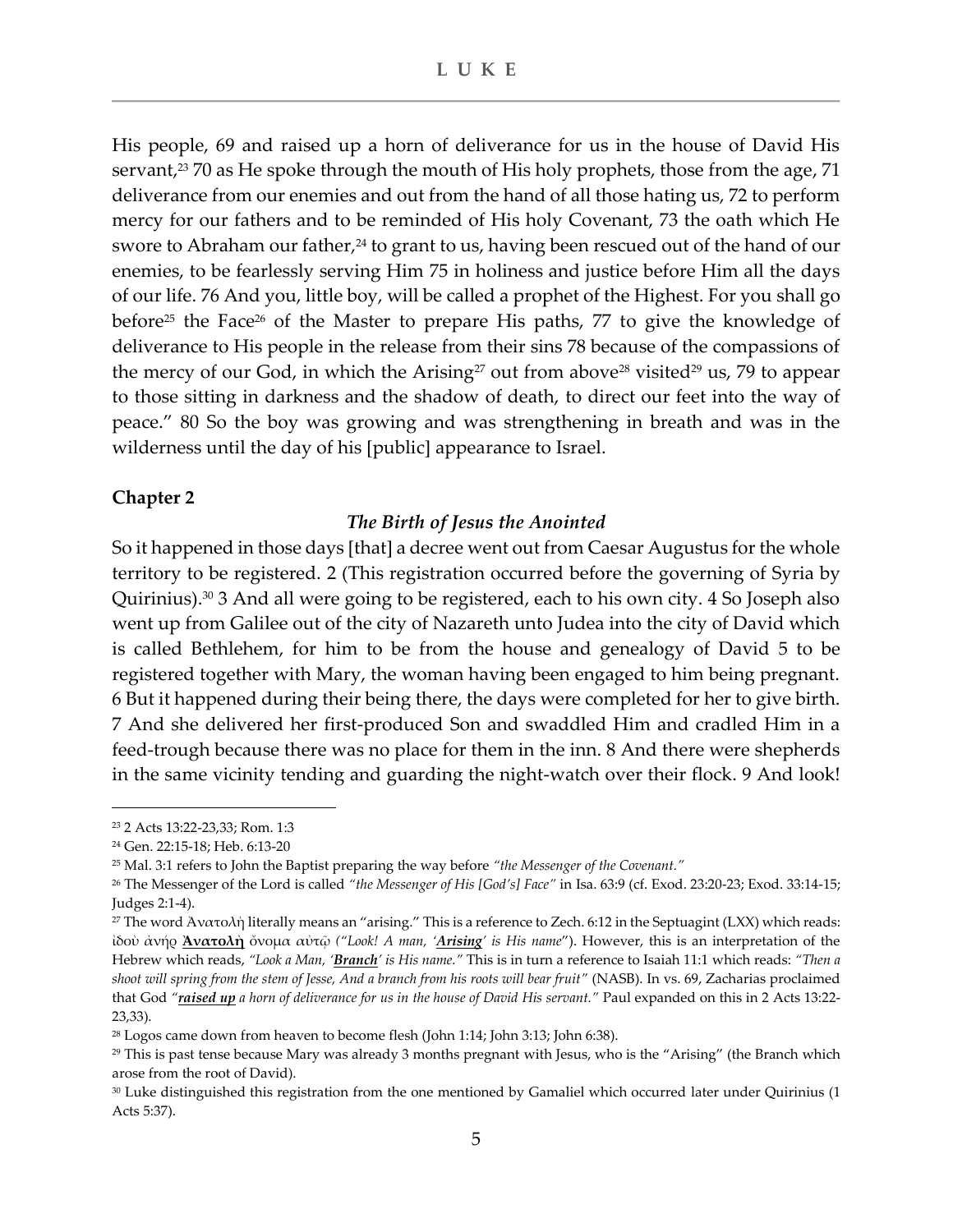A messenger of the Master stood over them and the glory of the Master shined around them and they were overcome with great fear. 10 And the messenger said to them, "Do not fear, for look, I bring good news to you of great joy which will be for all the people, 11 that today a Deliverer was born for you in the city of David who is the Anointed, the Master. 12 And this is the sign to you: You will find the baby, having been swaddled, lying in the feed-trough. 13 And suddenly there became with the messenger a heavenly host praising God and saying, 14 "Glory to God among the highest! And peace upon the land among men, delight!" 15 And it happened, as the messengers departed from them into the sky, the shepherds said to one another, "We should certainly pass through Bethlehem and see this announcement which has occurred which the Master made known to us." 16 And they went hurrying and found both Mary and Joseph and the baby lying in the feed-trough. 17 So having seen, they publicized about the announcement which was spoken to them about this child. 18 And all those having heard wondered about what was declared to them by the shepherds. 19 But Mary was keeping all these declarations, pondering in her heart. 20 And the shepherds returned, glorifying and praising God concerning all which they heard and understood according as was spoken to them.

## *The Infant Jesus presented to God at the Temple*

21 And when the eight days were complete to circumcise the child, His name was called Jesus, (which He also was called by the messenger before He was to be conceived in the womb). <sup>31</sup> 22 And when the days of their cleansing were fulfilled according to the Law of Moses,<sup>32</sup> they brought Him to Jerusalem to be presented to the Master, 23 according as it has been written in the Law of the Master that *"every male opening the womb shall be called holy to the Master," <sup>33</sup>* 24 and to offer sacrifice according to what has been written in the Law of the Master, *"a pair of turtle-doves or two young pigeons."*<sup>34</sup> 25 And look, there was a man in Jerusalem Simeon by name, and this man was just and pious, anticipating the consolation of Israel,<sup>35</sup> and the holy Breath was upon him. And it had been revealed to him by the holy Breath that he would not see death before he had seen the Anointed of the Master, 27 and he came in the Breath into the Temple. And as the parents were bringing the child Jesus for them to accomplish concerning Him according to what has been the custom of the Law, 28 he also took Him into his arms and blessed God and said,

<sup>31</sup> Luke 1:31

<sup>32</sup> This was 40 days in total. Lev. 12:2-4 (NKJV*) "… 'If a woman has conceived, and borne a male child, then she shall be unclean seven days; as in the days of her customary impurity she shall be unclean. And on the eighth day the flesh of his foreskin shall be circumcised. She shall then continue in the blood of her purification thirty-three days. She shall not touch any hallowed thing, nor come into the sanctuary until the days of her purification are fulfilled."*

<sup>&</sup>lt;sup>33</sup> Exod. 13:2 This law applied only to a first-produced male.

<sup>34</sup> Lev. 12:8

<sup>35</sup> Isaiah 40 begins with *"Console, console My people says God, …"*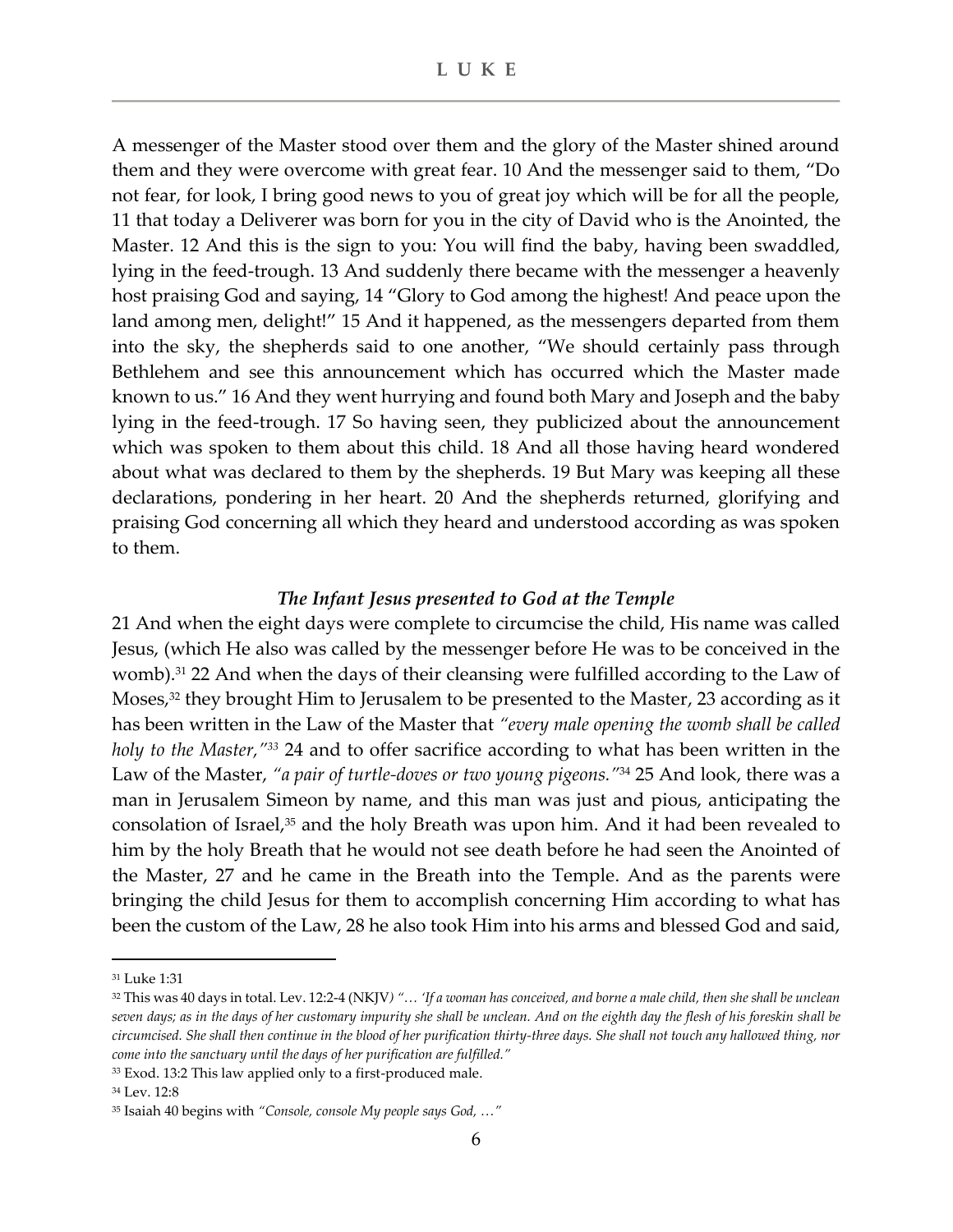29 "Now, Sovereign Master, You are releasing your servant in peace according to your declaration 30 since my eyes saw your deliverance 31 which You prepared in the presence of all the people, 32 a light for revealing of the nations and the glory of Your people Israel." 33 And Joseph and His mother were wondering concerning what was being said about Him. 34 And Simeon blessed them and said to Mary His mother, "Look, this one is appointed for the fall and rising of many in Israel and for a sign being disputed. 35 Yet of you also, a sword will pierce your own soul by which the thoughts of many hearts might be revealed." 36 There was also Hannah, a prophetess, daughter of Phanuel of the tribe of Asher, who having advanced many days, having lived seven years with a husband from her virginity, 37 and she was a widow of eighty-four years [old] who was not leaving from the Temple, serving with fasting and prayers night and day. 38 And in the same hour, having stood by, she was giving thanks to the Master and was talking about Him to all those anticipating the redemption in Israel. $36$  39 And when they completed everything according to the Law of the Master, they returned to Galilee unto Nazareth their own city. 40 So the child was growing and becoming strong in breath, being filled with wisdom, and the grace of God was upon him.

#### *At Twelve Years old, Jesus remained at the Temple*

41 And His parents were going annually to Jerusalem for the Feast of Passover. 42 And when He reached twelve years, having gone up to Jerusalem according to the custom of the Feast 43 and having completed the days, $37$  during their return the child Jesus remained in Jerusalem and Joseph and His mother did not know. 44 But supposing Him to be among the caravan, they went a day's journey. And they were looking for Him among their relatives and acquaintances. 45 And having not found Him, they returned to Jerusalem looking for Him. 46 And it happened, after three days, they found Him in the Temple, seated among the teachers and listening to them and questioning them.<sup>38</sup> 47 Yet all those listening to Him were amazed at His understanding and answers. 48 And having seen Him, they were astonished. And His mother said to Him, "Child, why did you do this to us? Look, your father<sup>39</sup> and I, being agonized, were searching for You!" 49 And He said to them, "Why were you searching for Me? Had you not understood that it is necessary for Me to be among My Father's $40$  things?" $41$  50 And they did not understand the statement which He said to them. 51 And He went down with them and came to

<sup>36</sup> Isaiah 43:1; Isa. 52:9

<sup>37</sup> The Passover preceded the seven-day Feast of Unleavened Bread, making eight days in total (Lev. 23:5-9).

<sup>&</sup>lt;sup>38</sup> The discussion likely concerned the meaning of Passover. 21 years later Jesus was tried and sentenced to death at the Temple on Passover.

<sup>39</sup> It was not improper for Mary to refer to Joseph as Jesus' father, since by marrying her, he became Jesus' father.

<sup>40</sup> While not disrespecting Joseph, Jesus acknowledged His true Father. Even at the young age of twelve, Jesus understood that He was the Son of God and that He had a mission to complete (cf. Psalm 2:7-9).

<sup>41</sup> John 2:16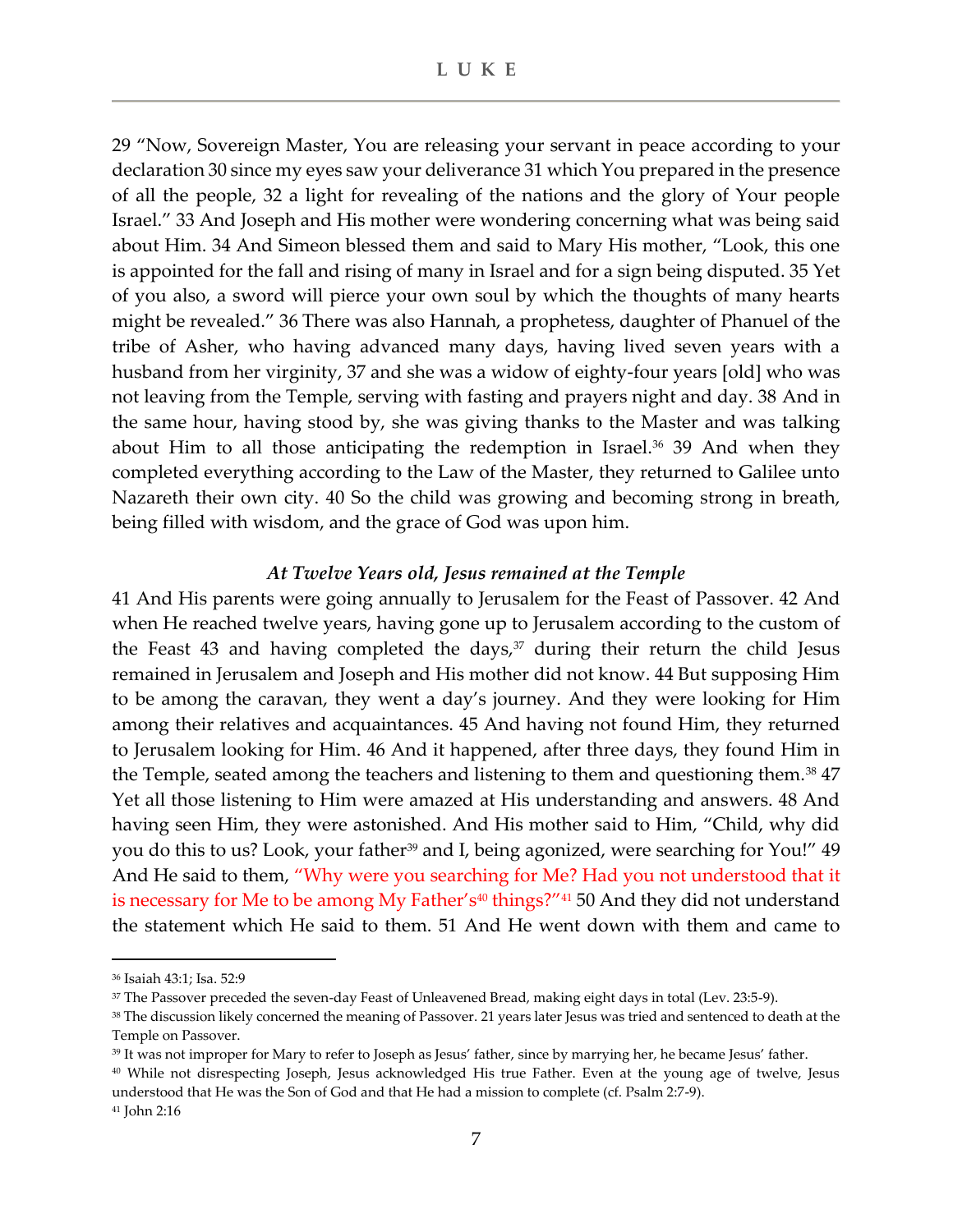Nazareth and was being submissive to them. And His mother was keeping all these statements in her heart. 52 And Jesus was advancing in wisdom and maturity and in favor with God and men.

#### **Chapter 3**

#### *The Ministry of John the Baptist*

So in the fifteenth year<sup>42</sup> of reign of Tiberius Caesar, Pontius Pilate governing Judea, and Herod being tetrarch of Galilee, and Philip his brother tetrarch of Iturea and the region of Trachonitis, and Lysanias tetrarch of Abiline, 2 during the high-priesthood of Annas and Caiaphas, the declaration of God came upon John, the son of Zacharias, in the wilderness. 3 And he went into the whole region of the Jordan proclaiming the immersion of repentance for the release from sins, <sup>43</sup> 4 as it has been written in the scroll of sayings of Isaiah the prophet, *"The voice of one imploring in the wilderness, 'Prepare the road for the Master, make straight the path for Him. 5 Every ravine will be filled and every mountain and hill shall be lowered and the crooked shall become straight and the rough places smooth, 6 … and all flesh will see the deliverance of God'."*<sup>44</sup> 7 Then he was telling the crowds coming out to be immersed by him, "O offspring of snakes! Who taught you to flee from the impending wrath? 8 Produce, then, fruits worthy of repentance! And you should not say among yourselves, 'We have Abraham as our father,' for I tell you that God is able to raise up children for Abraham from these stones. 9 Yet the axe is already outstretched toward the base of the trees. Every tree, then, not producing good fruit is cut down and thrown into the fire." 10 And the crowds were inquiring of him saying, "What then shall we do?" 11 So answering he says to them, "Let the one who has two coats give to the one who has none, and let the one having food do likewise." 12 But tax collectors also came to be immersed and said to him, "What shall we do?" 13 So he said to them, "Impose no more than what had been required of you." 14 Yet those serving [militarily] were questioning him saying, "What shall we also do?" And he said to them, "You should not intimidate or extort anyone, and be content with your provisions." 15 So with all the people supposing and considering in their hearts about John, whether he might be the Anointed, 16 John answered saying to all, "I indeed immerse you in water, but one stronger than I is coming of whom I am not worthy to loosen the strap of His sandals! He will immerse

 $42$  Luke counted the reign of Tiberius from when he was made co-emperor with Augustus. This was in AD 12 according to the Roman historian, Suetonius, which was two years before Augustus' death. John began baptizing during Tiberius' 15<sup>th</sup> year which was the year AD 26 on the Julian and Gregorian calendars.

<sup>43</sup> Compare Acts 2:38

<sup>44</sup> Isa. 40:3-5 followed in vss. 6-11 by John's message which is not contained in the Gospels, including the command to John: *"Lift up your voice with strength, Lift it up, be not afraid; Say to the cities of Judah, 'Behold your God!'"*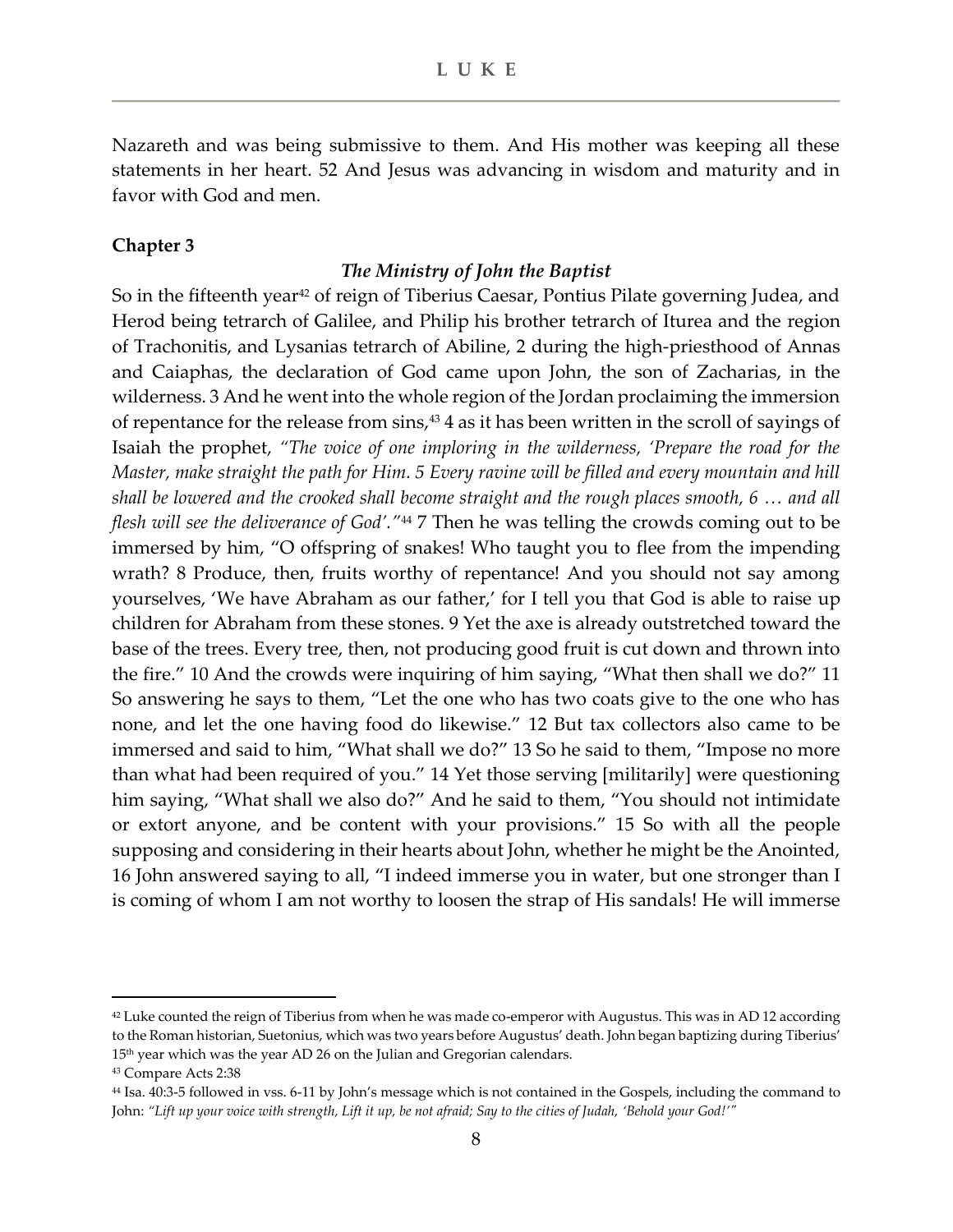you in the holy Breath<sup>45</sup> and fire.<sup>46</sup> 17 His winnowing-fork is in His hand and He will clean out His threshing-floor, and will gather the grain into His barn, but He will burn up the chaff with unquenchable fire. 18 Then, indeed, exhorting about many different things, he was proclaiming to the people. 19 (But Herod the Tetrarch, being exposed by him concerning Herodias the wife of Philip his brother, and concerning the wickedness which Herod did, 20 added also this to it all – he locked John in the prison).

#### *Jesus' Immersion by John*

21 Then it happened, during all the people [coming] to be immersed, and Jesus also having been immersed, and praying, the heaven opened 22 and the holy Breath descended upon Him in an appearance as if a physical dove.<sup>47</sup> And a voice came out of heaven, saying, "You are My Son, the Beloved, I delighted in You!"<sup>48</sup>

#### *Jesus' Maternal Ancestry through Heli, Mary's Father*

23 And Jesus Himself was beginning about thirty years, <sup>49</sup> being (as though legally<sup>50</sup> a son of Joseph) from Heli, 24 from Matthat, from Levi, from Melchi, from Jannai, from Joseph, 25 from Mattathias, from Amos, from Nahum, from Hesli, from Naggai, 26 from Maath, from Mattathias, from Semein, from Josech, from Joda, 27 from Joanan, from Rhesa, from Zerubbabel, from Shealtiel, from Neri, 28 from Melchi, from Addi, from Cosam, from Elmadam, from Er, 29 from Joshua, from Eliezer, from Jorim, from Matthat, from Levi, 30 from Simeon, from Judah, from Joseph, from Jonam, from Eliakim, 31 from Melea, from Menna, from Mattatha, from Nathan, from David, 32 from Jesse, from Obed, from Boaz, from Salmon, from Nahshon, 33 from Amminadab, from Admin, from Ram, from Hezron, from Perez, from Judah, 34 from Jacob, from Isaac, from Abraham, from Terah, from Nahor, 35 from Serug, from Reu, from Peleg, from Heber, from Shelah,<sup>51</sup> 36 from

<sup>45</sup> Acts 2:38

<sup>46</sup> The immersion in "fire" is the destruction of the "chaff" in the fire of Gehenna as indicated in the next verse. (cf. Luke 12:49)

<sup>47</sup> With this language Luke indicated that the holy Breath was not actually a literal dove, but only had this appearance. <sup>48</sup> The voice from heaven identified Jesus as the "Son" who was begotten by God Himself (Psalm 2:7; John 1:14).

 $49$  He was beginning His  $30<sup>th</sup>$  year, having completed 29 years.

<sup>50</sup> While Matthew gave Jesus' royal (legal) ancestry from His adoptive father Joseph who was a descendant of David through Solomon, Luke gave his actual maternal genealogy from David's son, Nathan, from whom Mary's father, Heli, descended. Luke supplied what Matthew omitted, showing that Jesus was indeed from David's own loins as the Davidic Covenant requires (cf. 1 Chron. 17:11; Psalm 132:11; Acts 2:30).

<sup>51</sup> Most Greek copies of Luke add a second "from Cainan" here in addition to the one in verse 37. John Gill's Commentary notes the following: *"This Cainan is not mentioned by Moses in Gen. 11:12 nor has he ever appeared in any Hebrew copy of the Old Testament, nor in the Samaritan version, nor in the Targum; nor is he mentioned by Josephus, nor in 1Chr. 1:24 where the genealogy is repeated; nor is it in Beza's most ancient Greek copy of Luke: it indeed stands in the present copies of the Septuagint, but was not originally there; and therefore could not be taken by Luke from thence, but seems to be owing to some early negligent transcriber of Luke's Gospel, and since put into the Septuagint to give it authority."* The 'Beza' Greek copy of Luke which Gill referenced above (Codex Bezae Cantabrigiensis) is dated to about AD 450. A much earlier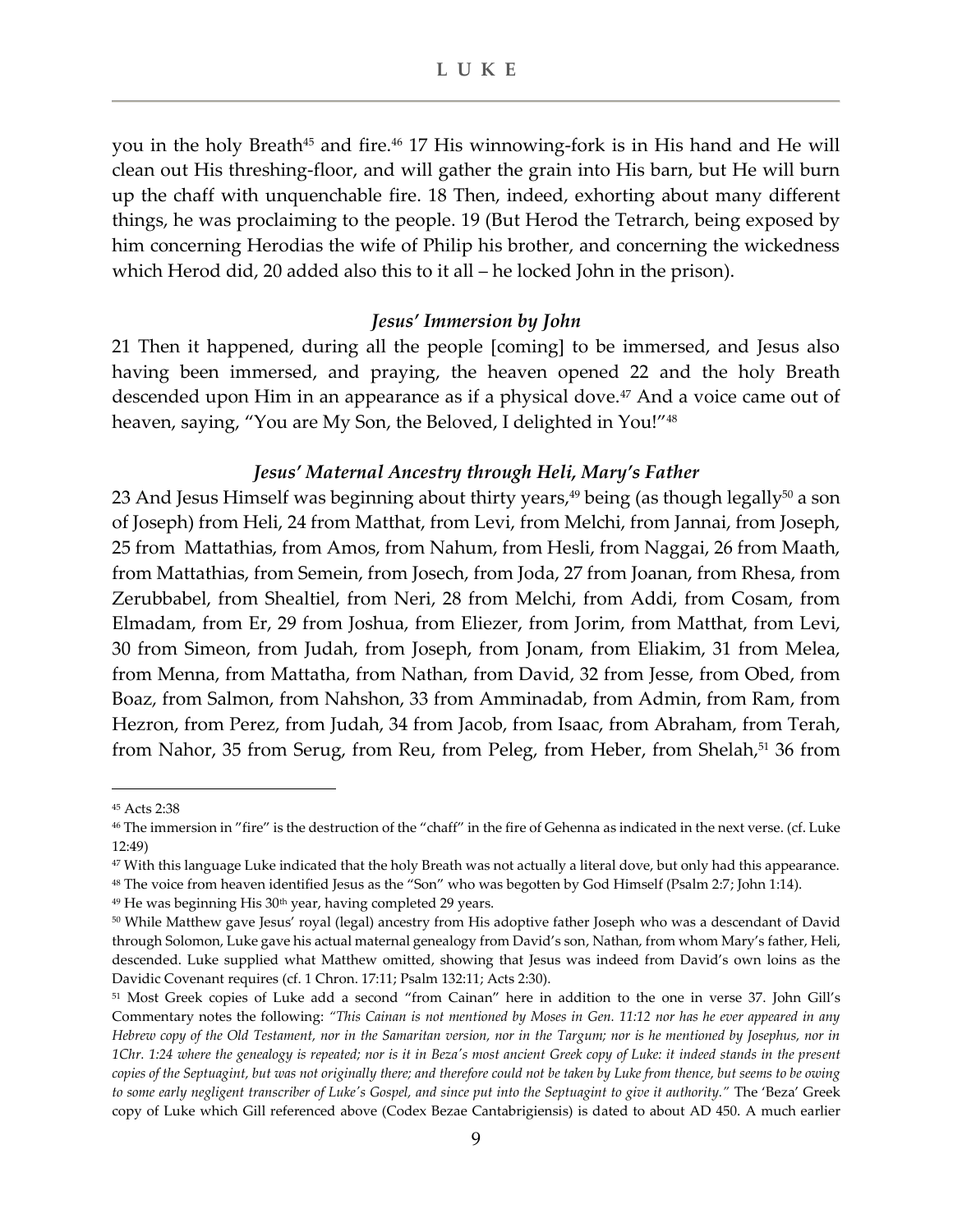Arphaxad, from Shem, from Noah, from Lamech, 37 from Methuselah, from Enoch, from Jared, from Mahalaleel, from Cainan, 38 from Enosh, from Seth, from Adam, from God.<sup>52</sup>

## **Chapter 4**

## *The 40-Day Temptation in the Wilderness*

So Jesus, being full of the holy Breath, returned from the Jordan and was being led in the Breath into the wilderness 2 for forty days, being tested by the Devil. And He did not eat anything during those days, and having completed them, He was hungry. 3 And the Devil said to Him, "If You are the Son of God, command this stone so that it may become bread." 4 And Jesus answered him saying, "It has been written that *'Man shall not live on bread alone, but on every statement of God'*."<sup>53</sup> 5 And having led Him into a high mountain, the Devil showed Him all the kingdoms of the inhabited earth in an instant of time. 6 And the Devil said to Him, "I will give to You all this authority and their glory which has been given to me, and to whomever I choose I give it. 7 If You then may bow before me, everything will be Yours." 8 And Jesus, answering him, said, "Depart behind Me, Satan! For it has been written, *'You shall worship the Master your God, and Him alone you shall serve'*."<sup>54</sup> 9 And he led Him into Jerusalem and stood Him on the upper corner of the Temple and said to Him, "If You are the Son of God throw Yourself down from here, 10 for it has been written that *'His messengers will be given charge concerning you to protect you,'* 11 and that *'on their hands they will lift you lest you should strike your foot against a stone'*."<sup>55</sup> 12 And Jesus, answering, said to him that, "It has been declared, *'You shall not test the Master your God'*."<sup>56</sup> 13 And having completed every test, the Devil withdrew from Him until an appointed time.<sup>57</sup>

## *At the Synagogue in Nazareth*

14 And Jesus returned in the power of the Breath into Galilee. And His fame went out throughout the whole region. 15 And He was teaching in their synagogues, being honored by everyone. 16 And He went into Nazareth where He had been raised, and went into the synagogue on the day of the Sabbaths, according to what had been His practice, and He stood up to read. 17 And the scroll of Isaiah the prophet was given to

manuscript of Luke, P75 which is now considered to be the oldest, was subsequently discovered and dated to about AD 175-225. It also does not contain the second Cainan. For these reasons the LGV does not include it in the text.

 $52$  While most translations add "son of" to all of the previous names, this is not in the Greek text. Consequently, Luke did not call Adam the "son of God" as in most translations. This statement cannot rightly be used to claim that all humans are "sons of God."

<sup>53</sup> Deut. 8:3

<sup>54</sup> A paraphrase of Deut. 6:13 and the first of the Ten Commandments

<sup>55</sup> Psalm 91:11-12

<sup>56</sup> Deut. 6:16

<sup>57</sup> John 14:30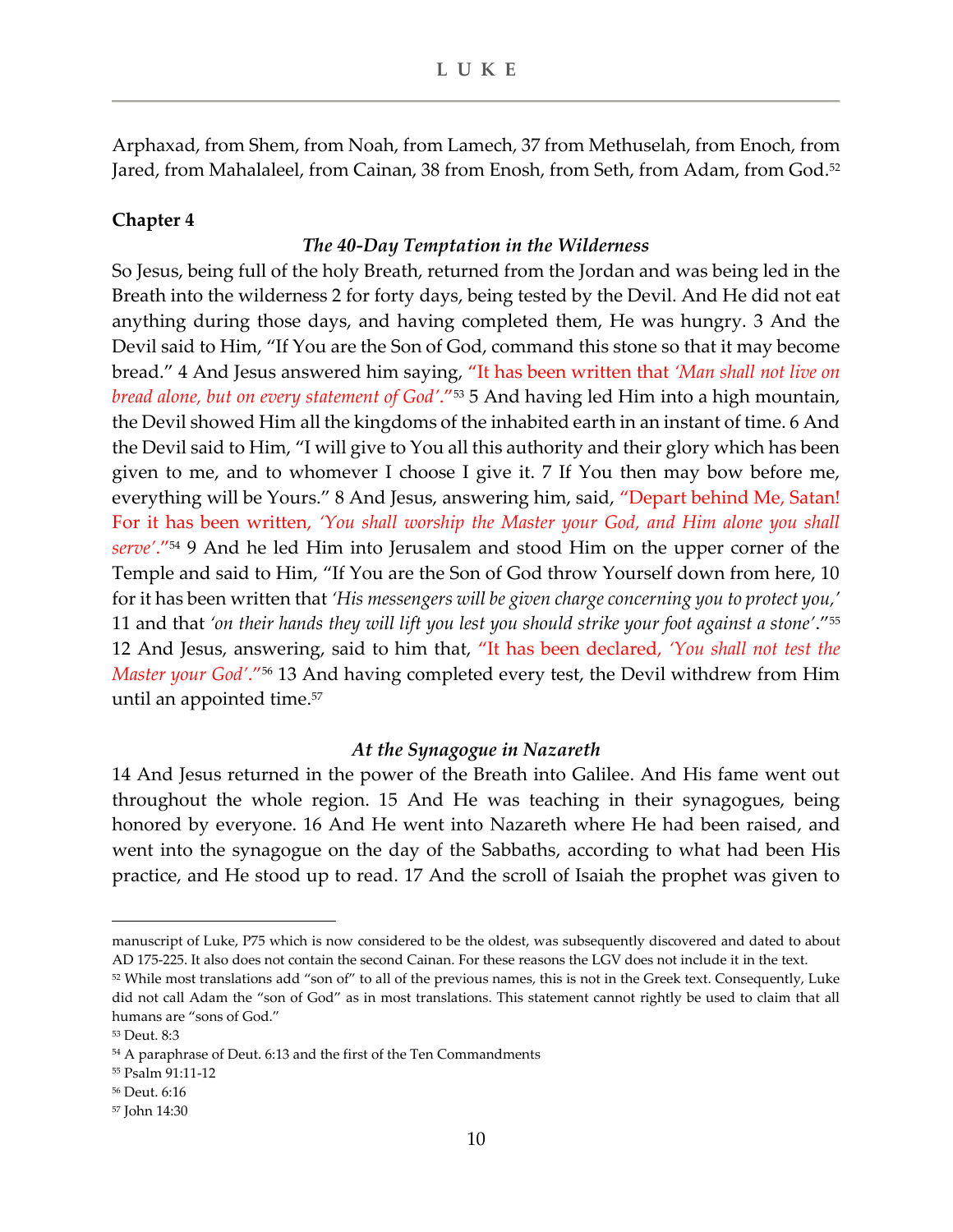Him. And having unrolled the scroll, He found the place where it has been written, 18 *"The Breath of the Master [is] upon Me, on which account He anointed Me to proclaim good news to the poor; He has commissioned Me to heal those having been crushed in heart, to proclaim liberty<sup>58</sup> to the captives, and sight to the blind, to set free the oppressed, 19 to proclaim the appointed Year<sup>59</sup> of the Master."<sup>60</sup>* 20 And having rolled up the scroll, He handed it to the attendant and sat down. And the eyes of everyone in the synagogue were staring at Him. 21 So He began to say to them that "Today this Scripture has been fulfilled in your hearing." 22 And all were acknowledging Him and were wondering concerning the words of grace issuing out of His mouth. And they said, "Is this not Joseph's son?" 23 And He said to them, "Surely you will speak to Me this parable, 'Healer, cure yourself! Whatever we heard having occurred in Capernaum, do also here in your homeprovince.'" 24 Then He said, "Truly I tell you that not one prophet is accepted in his own home-province. 25 Yet truthfully, I tell you, many widows were in Israel in the days of Elijah when the sky was shut for three years and six months, as the famine became great over the whole land. 26 And Elijah was not sent to one of them except to a widow woman in Sarepta of Sidon. 27 And there were many lepers in Israel with Elisha the prophet, and none of them were cleansed except Naaman the Syrian." 28 And hearing these things, everyone in the synagogue was filled with anger 29 and rising up, they threw Him out of the city, and brought Him to the ledge of a mountain on which their city had been built to throw Him down. 30 But He, having slipped through their midst, was escaping.

#### *At the Synagogue in Capernaum*

31 And He went down to Capernaum, a city of Galilee, and He was teaching them during the Sabbaths. 32 And they were astonished concerning His teaching because His message was with authority. 33 And a man was in the synagogue having an unclean breath of a demon. And it proclaimed in a loud voice, "Aha! What [is it] to us and to You, Jesus, Nazarene? Did You come to destroy us? I have perceived who You are, the holy One of God!" 35 And Jesus rebuked it, saying, "Be silent and come out of him!" And the demon having thrown him into their midst, came out from him without harming him. 36 And amazement occurred over all, and they were discussing with one another saying, "What saying is this, since with authority and power He commands the unclean breaths and they come out?" 37 And reports were going out concerning Him unto the whole surrounding region.

<sup>58</sup> Lev. 25:10

 $59$  The ultimate (120<sup>th</sup>) Year of Jubilee (Lev. 25:8-13) is the 6,000<sup>th</sup> year from creation. See 2 Peter 3:1-10 (footnotes) & Heb. 4:1-11 (footnotes).

<sup>60</sup> Isa. 61:1-2